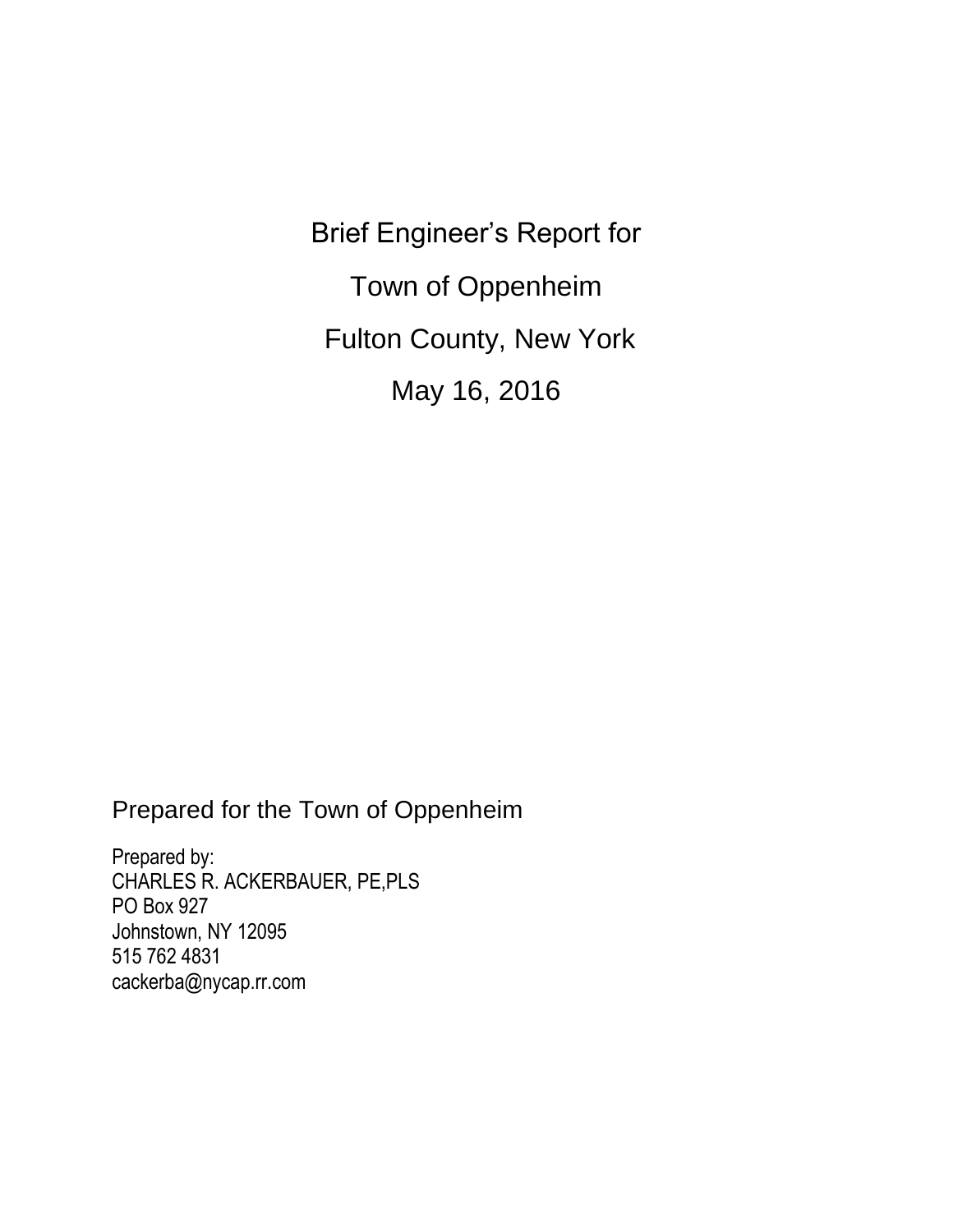## **SCOPE**

In response to a request from Cynthia M. Breh, Supervisor for the Town of Oppenheim, I have made an inspection of the Town's facilities located along the west side of New York State Route 331 in the Town of Oppenheim. My inspection was performed on May 13, 2016 with Supervisor Breh present to tour the building with me. The purpose of the inspection was to determine the condition of the facility with respect to structural condition and the overall effectiveness of the building. The following is a brief report of the results of my visit.

## **BACKGROUND**

The building is a one story masonry and steel frame building, approximately 7400 square feet in size built circa 1970. The original contractors for the construction were Kelly Construction of Johnstown and Smullen Masonry of Gloversville. The steel frame work was supplied by Kivort Steel of Warnerville and erected by Viklier of Mayfield. The contracting firms are no longer active and no plans for the construction are available. The structure houses the highway department, the town office, town court and record room. The building is located on 1.2 acre parcel of land designated as Tax Map No.  $126. - 1 - 14.2$  with an address of 110 State Highway 331, St. Johnsville, NY 13452.

## **FINDINGS**

The building was in generally adequate condition, plumb and square as observed. Several areas of the masonry wall were deteriorated due to water and weather exposure. It does not appear that the walls and roof are adequately insulated to meet the energy code. The roof was reported to have been repaired due to leaks. The roof slopes from front to back with a short overhang to shed rainwater to the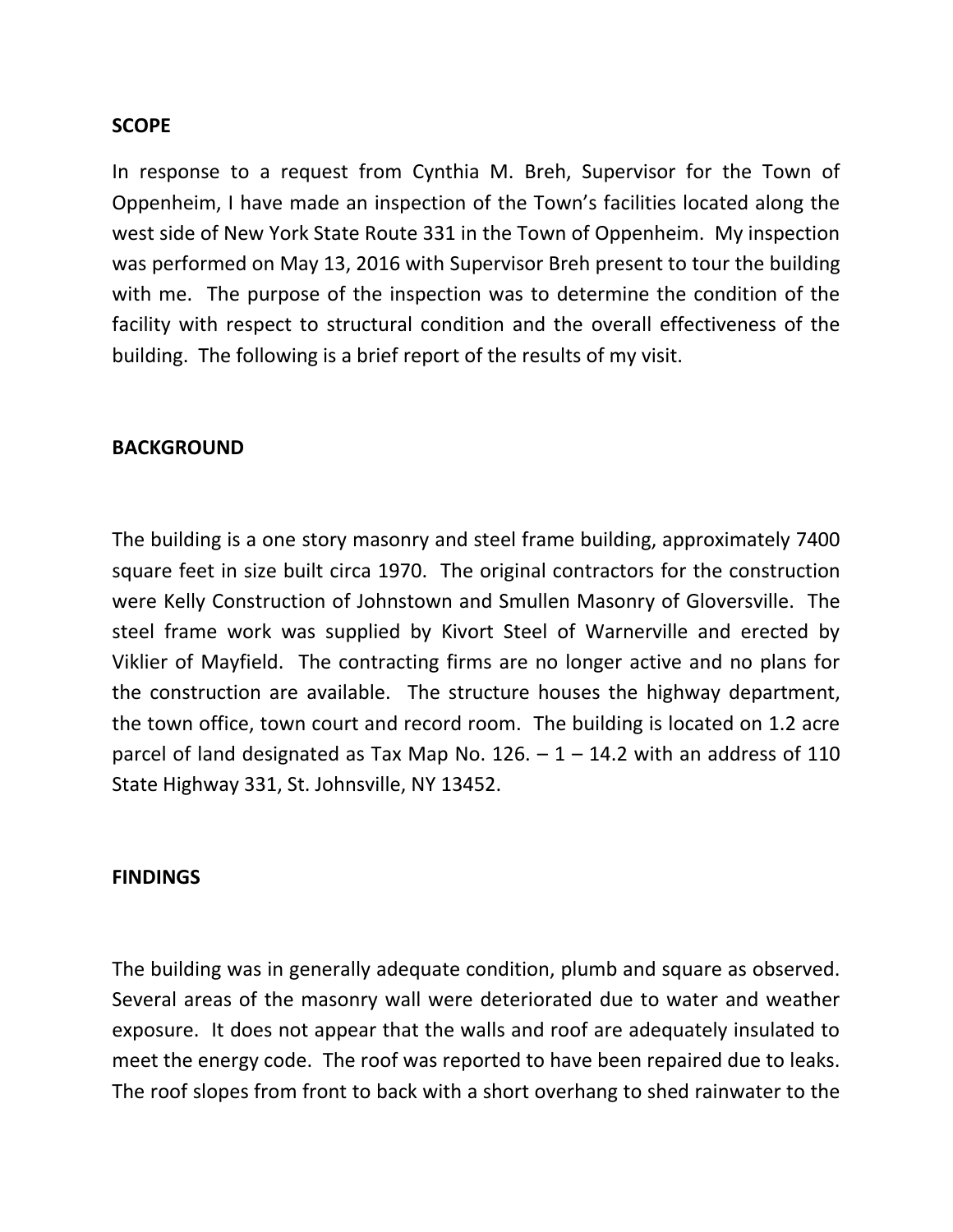rear of the property. The overhang does not appear to be adequate to keep falling water away for the block wall.

The highway garage is located in the north section of the building and the office area in the south section with a small room for record storage attached to the south wall of the building. It does not appear the wall separating the garage from the office meets the current standard for fire separation that the New York State Building Code dictates. The facility is not protected by a sprinkler system. The office area is small and inadequate in size to meet the requirements for the proper operation of the town business. There are no provisions made to operate the Town Court in an acceptable manner. Restroom facilities are likewise substandard and not in conformance with today's standards. The boiler and utility room is cramped and unsuitably fire protected. The furnace appears to be old and inefficient by current standards.

## **RECOMMENDATIONS**

The building has obviously outlived its usefulness and has become a burden to operate and maintain in a sound manner. The cost to bring the facility up to current code would be too costly to undertake. It is my professional opinion that the best course of action is to develop a plan to construct a new building or buildings that would house the highway garage, efficient office and record storage space, town court facility and restrooms that meet the standards of today's codes. The plan for the new building should incorporate the following:

Adequate office space for current and future needs of town business.

Modern highway department equipped to operate safely and effectively.

An area dedicated to Town Court activity to meet the requirements of the Unified Court System.

Restrooms that conform to the American Disability Act standards.